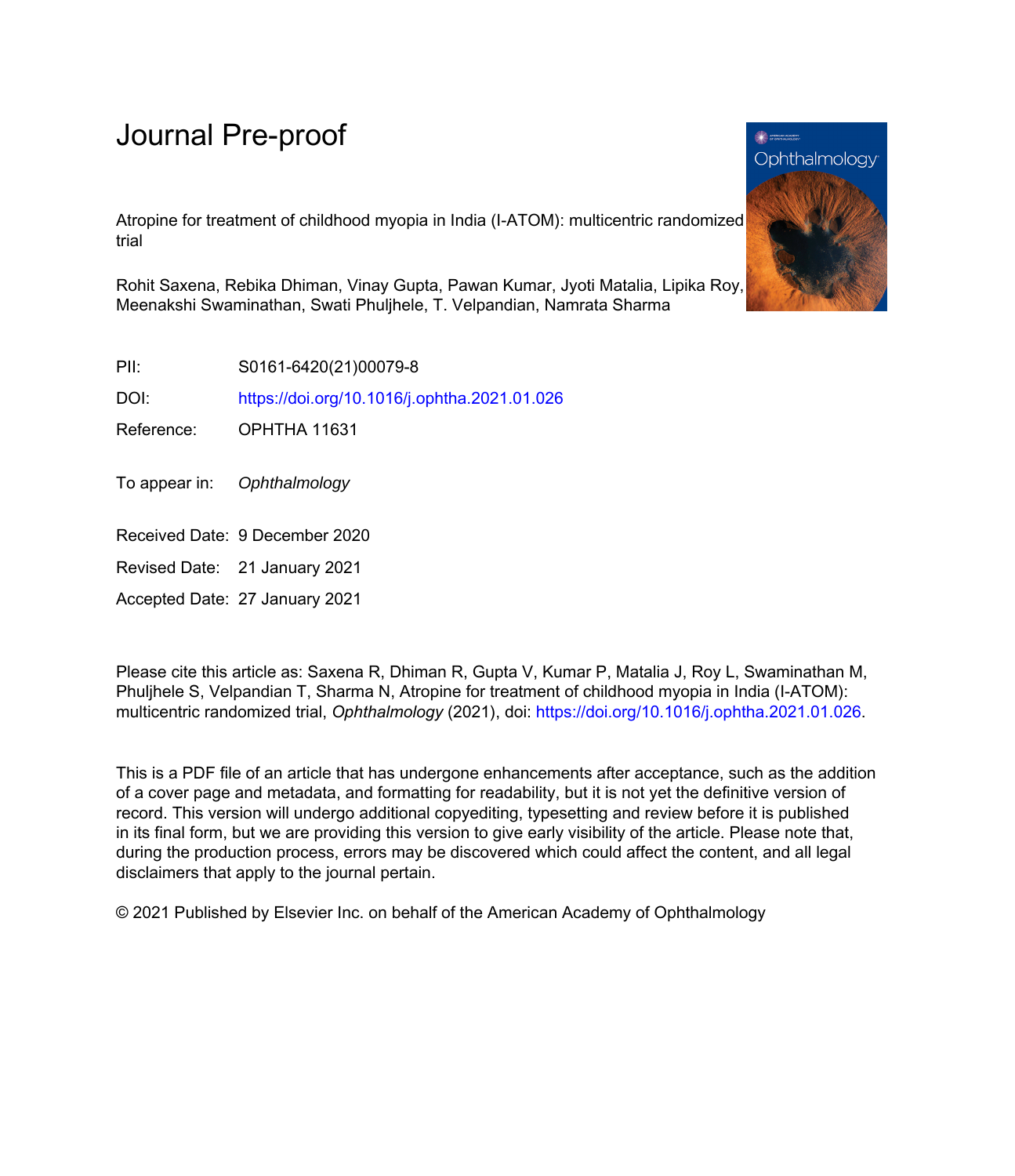### **Atropine for treatment of childhood myopia in India (I-ATOM): multicentric randomized trial**

Rohit Saxena<sup>1</sup>, Rebika Dhiman<sup>1</sup>, Vinay Gupta<sup>1</sup>, Pawan Kumar<sup>1</sup>, Jyoti Matalia<sup>2</sup>, Lipika Roy<sup>3</sup>, Meenakshi Swaminathan $\rm ^4$ , Swati Phuljhele $\rm ^1$ , T Velpandian $\rm ^5$ , Namrata Sharma $\rm ^1$ 

1. Pediatric Ophthalmology and Strabismus Services, Dr. R. P. Centre for Ophthalmic Sciences, AIIMS, New Delhi.

2. Department of Pediatric Ophthalmology, Strabismus and Neuro-ophthalmology, Narayana Nethralaya, Bangalore.

3. Chief Medical Officer and Head Pediatric Ophthalmology and Medical Retina, Centre for Vision and Eye Surgery, OMR, Chennai.

4. Department of Pediatric Ophthalmology. Medical Research Foundation, Sankara Nethralaya, Chennai

5. Department of Pharmacology, Dr. R. P. Centre for Ophthalmic Sciences, AIIMS, New Delhi.

### **Address for Correspondence:**

Prof. Rohit Saxena MD, PhD. Neuro-ophthalmology and Strabismus Services Dr. R. P. Centre for Ophthalmic Sciences All India Institute of Medical Sciences AnsariNagar, New Delhi, India. E-mail: rohitsaxena80@yahoo.com Ph.: +91-11-26593182 Fax: +91-11-26588919 of Pediatric Ophthalmology. Medical Research Found<br>the of Pediatric Ophthalmology. Medical Research Found<br>hennai<br>t of Pharmacology, Dr. R. P. Centre for Ophthalmic Science<br>Normal MD, PhD.<br>Imology and Strabismus Services<br>re

**Financial disclosure:** Support for the study was provided by Appa Ocular Devices (P) Ltd. who provided the masked drug (Myopin®) and placebo. The sponsor or funding organization had no role in the design or conduct of this research.

**Conflict of Interest**: No conflicting relationship exists for any author

**Keywords:** myopia prevention, atropine, atropine 0.01%, childhood myopia, I-ATOM, refractive error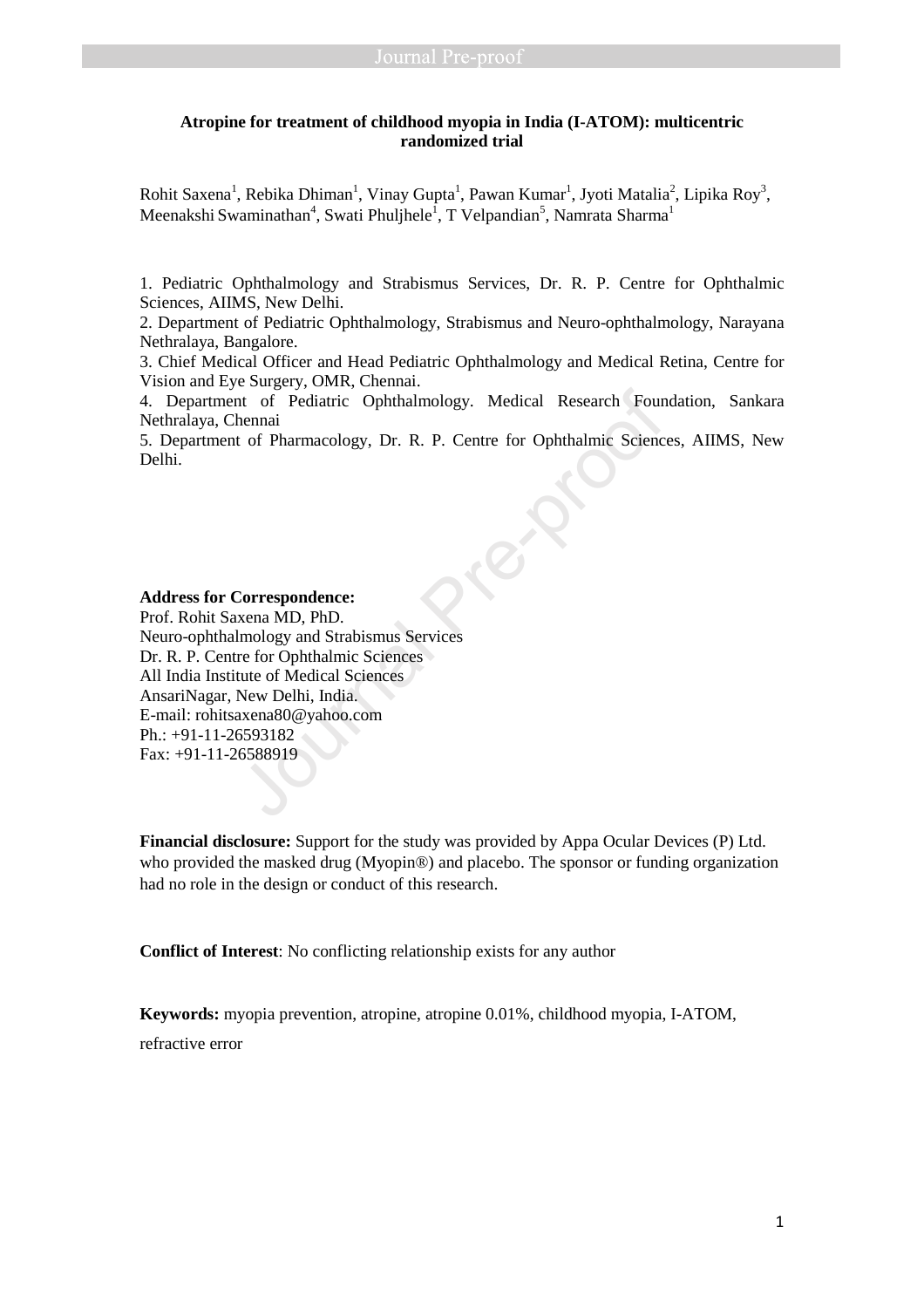## **Atropine for treatment of childhood myopia in India (I-ATOM): multicentric randomized trial**

### **Abstract**

This multicentric, double-blinded, placebo-controlled randomized clinical trial reports 1-yeardata proving efficacy of 0.01% atropine drops in reducing myopia progression (spherical equivalent) in Indian children having mild to moderate myopia without any significant effect on axial length elongation.

Jumple Pre-proof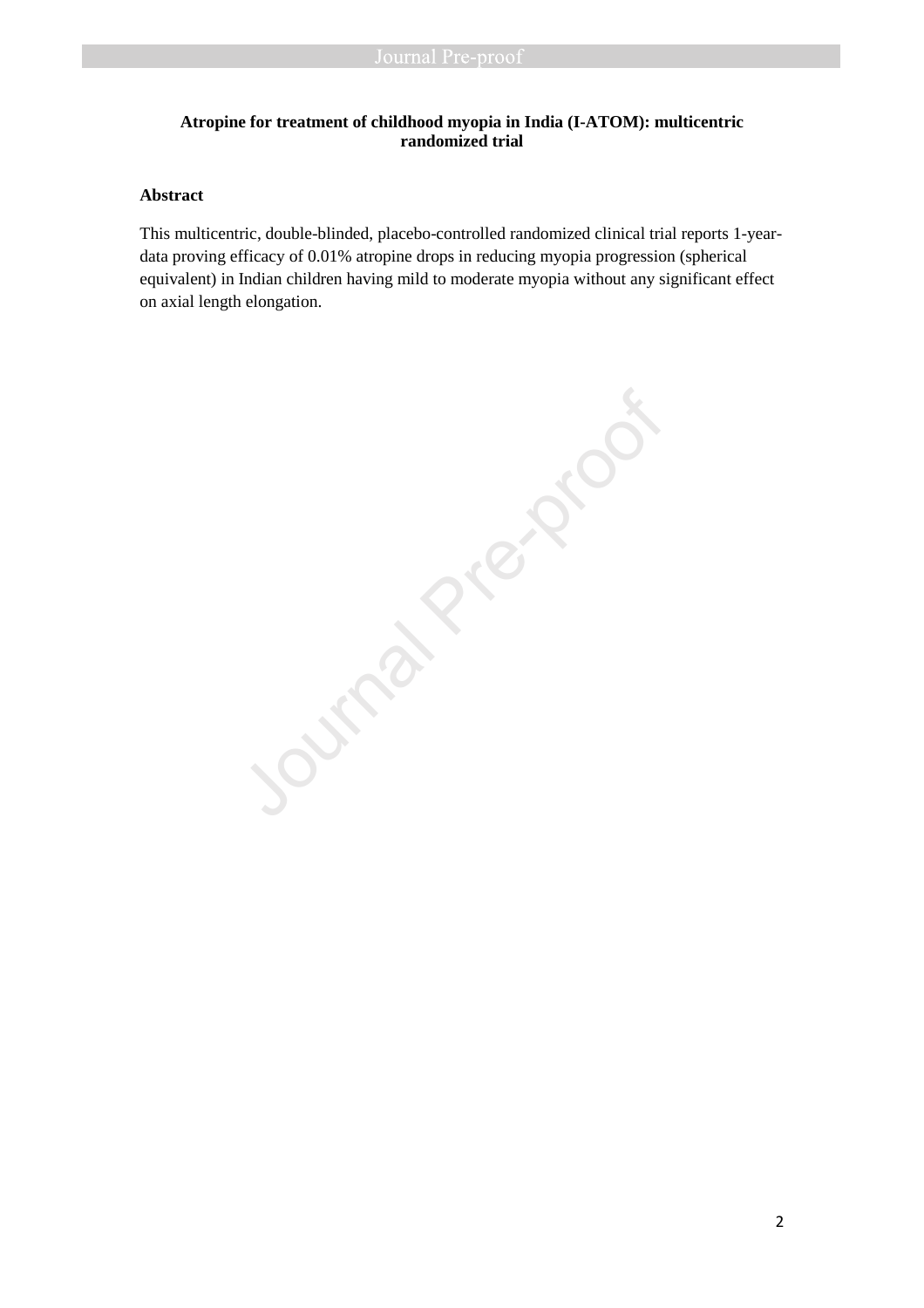Myopia is rapidly emerging as a major public health problem worldwide. A recent meta-analysis documents an increasing trend of myopia in the last four decades in India with a 3 prevalence of around 7.5%.<sup>1</sup> Atropine for the treatment of childhood myopia in India (I-ATOM) was a multicentric, double-masked, placebo-controlled randomized clinical trial conducted at 3 tertiary centers to evaluate the one year efficacy of 0.01% atropine in myopic children with Indian ethnicity. This trial was registered in clinical trial registry, India (CTRI/2016/11/007450) and followed the tenets of declaration of Helsinki. Institutional ethics committee approval was obtained by all participating centers and informed consent was taken from parents/guardians. One hundred children aged 6-14 years having -0.5D to -6D of myopia on cycloplegic refraction, astigmatism ≤1.5D, anisometropia ≤1D, distance best-corrected visual acuity (BCVA) of 20/40 or better and documented myopia progression of >0.5D in the preceding year were enrolled. Our primary outcome measure was change in spherical equivalent (SE) and axial length (AL) at 1 year in cases compared to controls. Secondary measures were change in anterior chamber depth (ACD), lens thickness (LT), vitreous chamber depth (VCD), pupil size, accommodation amplitude (D) and any side effects related to therapy.

The participants were randomized in 1:1 ratio to either atropine or placebo group using computer generated random numbers. Baseline evaluation included assessment of BCVA using ETDRS chart at 4 meters (converted to the logarithm of the minimum angle of resolution, logMAR scale), distance-corrected near vision (DCNVA) using Snellen's near vision chart at 33 cm, near point of accommodation (NPA) using Royal Air Force (RAF) 22 ruler, photopic and mesopic pupil size using  $PLR-200<sup>TM</sup>$  monocular infrared pupillometer (NeurOptics, Irvine, CA) and ocular biometry using IOL master 700 (Carl Zeiss, Meditec AG). The refractive error was noted as spherical equivalent (SE). Accommodation amplitude was calculated as inverse of NPA (in meter). E refraction, astignatism  $\geq$ 1.5D, anisometropia  $\geq$ 1D, distants BCVA) of 20/40 or better and documented myopia progression ar were enrolled. Our primary outcome measure was change in anterior chamber depth (ACD), len

26 Commercially available 0.01% atropine sulphate eye drops with stabilized oxychloro complex as preservative (Myopin®, Appasamy Ocular Devices (P) Ltd., Solan, H.P, India) was used. The vehicle, preservative and pH were same in atropine as well as placebo eye drops. Bottles, similarly labeled with the subject identification number and date of expiry, were distributed to all participating centers. The investigators and the participants were masked to the type of intervention. After explaining to the parents about the dose (single drop), time (before bedtime at night), method of administration (in supine position after pulling the lower eyelid) and expected side effects (photophobia, blurring, flu-like symptoms, rashes etc.), bottles were dispensed on every visit. An optometrist who was masked to the group allocation reassessed the parameters on follow-up at 2 weeks, 2 months, 4 months, 8 months and 12 months. Parents were asked to self-report any side effect with topical therapy and subsequently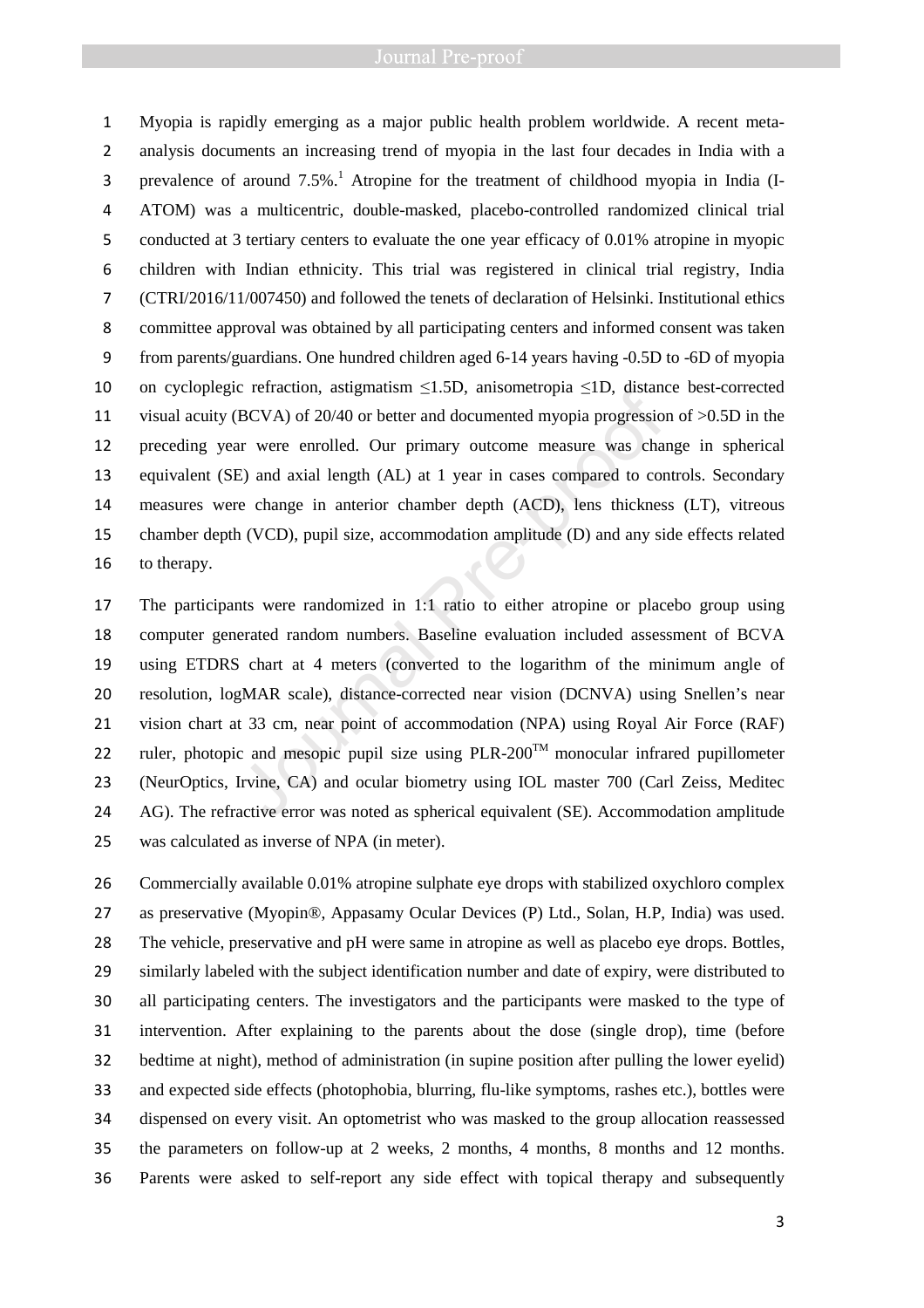directly asked about the symptoms. Compliance was monitored by collection of used bottles

on every visit. After 1 year, all the participants were started on 0.01% atropine eye drops.

Age (atropine=10.6±2.2years; placebo=10.8±2.2years), mean SE (atropine: -3.5±1.3D; placebo: -3.7±1.3D) and other baseline parameters between the two groups were comparable (Supplemental Table 1). Of 100 recruited children, 8 were lost to follow-up (3 in atropine-treatment group and 5 in placebo-control group).

43 Mean increase in myopia (SE at 1 year minus baseline values) was  $-0.16\pm0.4D$  (*P*=0.005) in atropine group and -0.35±0.4D (*P*=<0.001) in placebo group (Table 1, Supplemental Figure 1). The difference of mean SE between the two groups was 0.19D (*P*=0.021) with significantly greater myopia progression in placebo compared to atropine group (Table 1). Mean AL elongation in atropine-treatment and placebo-control group was 0.22±0.2mm (*P*=<0.001) and 0.28±0.28mm (*P*=<0.001) respectively at 1 year (Table 1, Supplemental Figure 1). Although, the difference in AL change between the groups (0.06mm *P*=0.19) did not reach statistical significance, there was a greater elongation in the placebo group (Table 1). Similarly, mean change in other ocular biometric parameters like ACD, LT and VCD were not significantly different in the two groups (Table 1, Supplemental Table 2). These findings 53 corroborate with the results of Atropine for the treatment of childhood myopia  $(ATOM2)^2$  and 54 low concentration atropine for myopia progression (LAMP) study<sup>3</sup> where favorable effects of 0.01% atropine in inhibiting myopic SE progression has been observed with minimal effect on AL elongation. preader myopia progression in placebo compared to atropine<br>preader myopia progression in placebo compared to atropine<br>ongation in atropine-treatment and placebo-control group v<br>nd 0.28±0.28mm ( $P=<0.001$ ) respectively at 1

No myopia progression (<0.25D increase in SE) was noted in 64% (n=30) children in atropine-treatment group compared with only 30% (n= 13) in placebo-control group; myopia 59 progression  $>0.5D$  was seen in 13%(n=6) cases in atropine group compared with 38%(n=17) in placebo group. Younger age and higher myopia at baseline have been associated with poor 61 response to atropine therapy.<sup>4</sup> In this study, mean age and SE of patients showing myopia 62 progression >0.5D was  $11\pm 2$  years (Range: 7 to 13yr) and -3.12 $\pm 1.07$  D (Range: -2 to -5D) respectively in atropine group. A rapid progression (>1D) that has been noted in the atropine-64 treatment group in 18%-28% children with Chinese ethnicity<sup>2,3</sup> was seen in none of our atropine-treatment cohort and remained low even in the placebo group (n=4; 8.9%). This was 66 also seen in North India Myopia (NIM) study<sup>5</sup> that noted rapid myopic shift of >1D in only 7.4% of 1279 children at 1 year. This is attributed to either less rapid myopia progression or low environmental risk factors in Indian children.

Mesopic and photopic pupil size, accommodation amplitude, distance and near vision remained stable on follow-up and did not change significantly between the groups (Table 1, Supplemental Table 2). None of the patients reported any blurring of vision, photophobia or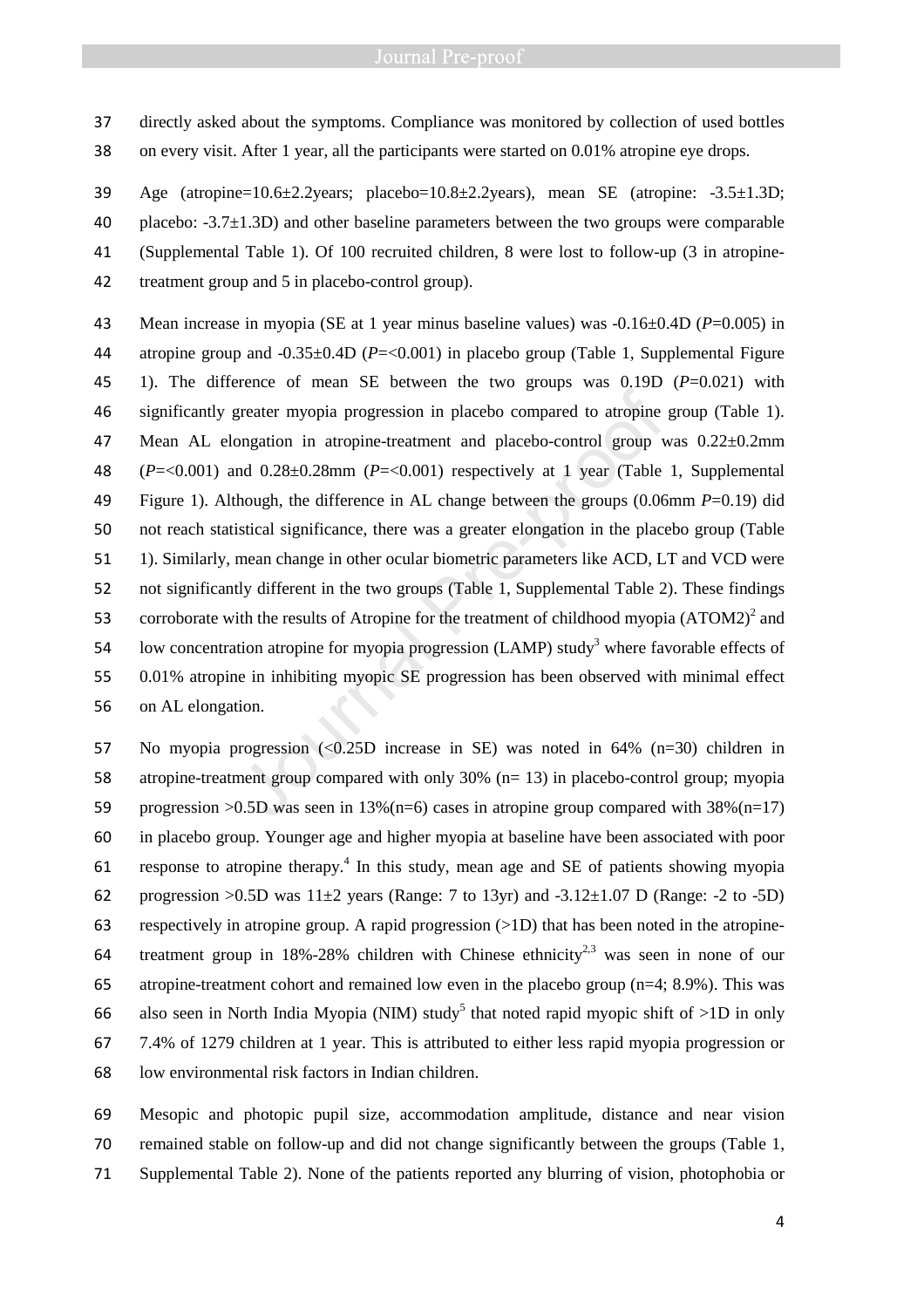required discontinuation of therapy. In patients who were lost to follow-up, the reason for discontinuation was unrelated to the side effects.

The I-ATOM study noted a significant reduction of 54% reduction in mean SE progression with 0.01% atropine at 1 year in myopic children with no side effects. Mean AL elongation although, was 21% less in atropine group than placebo but was not statistically significant. Limitations of this study include a short follow-up, relatively small sample size, lack of 78 comparison of other atropine strengths  $(0.05\% \text{ or } 0.02\%)^{3,6-7}$  and unanswered questions like optimal duration, rebound effect and whether 0.01% atropine definitely reduces AL elongation. Nonetheless, the results show a similar efficacy of 0.01% atropine eye drops in Indian children with mild to moderate myopia as seen in other ethnic groups.

## **References**

1. Agarwal D, Saxena R, Gupta V, et al. Prevalence of myopia in Indian school children: Meta-analysis of last four decades. *PLoS One*. 2020;15(10):e0240750. https://doi.org/10.1371/journal.pone.0240750 in with mild to moderate myopia as seen in other ethnic groups.<br>
9. Saxena R, Gupta V, et al. Prevalence of myopia in Indian<br>
of last four decades. *PLoS One*. 2020;<br>
10.1371/journal.pone.0240750<br>
10.1371/journal.pone.0240

2. Chia A, Chua WH, Cheung YB, et al. Atropine for the Treatment of Childhood Myopia: Safety and Efficacy of 0.5%, 0.1% and 0.01% Doses (Atropine for the Treatment of Myopia 2). *Ophthalmology*. 2012;119:347-354.

3. Yam JC, Jaing Y, Tang SM, et al. Low-Concentration Atropine for Myopia Progression (LAMP) Study: A Randomized, Double-Blinded, Placebo-Controlled Trial of 0.05%, 0.025%,

and 0.01% Atropine Eye Drops in Myopia Control. *Ophthalmology.* 2019;126(1):113-124.

- 4. Loh KL, Lu Q, Tan D, Chia A. Risk factors for progressive myopia in the atropine therapy for myopia study. *Am J Ophthalmol*. 2015;159:945-949.
- 5. Saxena R, Vashist P, Tandon R, et al. Incidence and progression of myopia and associated factors in urban school children in Delhi: The North India Myopia Study (NIM Study). *PLoS One*. 2017;12(12):e0189774. https://doi.org/10.1371/journal.pone.0189774
- 6. Yam JC, Li FF, Zhang X, et al. Two-Year Clinical Trial of the Low-Concentration Atropine for Myopia Progression (LAMP) Study: Phase 2 Report. *Ophthalmology*. 2020;127(7):910-919. https://doi.org/10.1016/j.ophtha.2019.12.011
- 7. Fu A, Stapleton F, Wei L, et al. Effect of low dose atropine on myopia progression, pupil diameter and accomodative amplitude: low dose atropine and myopia. *Br J Ophthalmol.*  2020;1:1-7.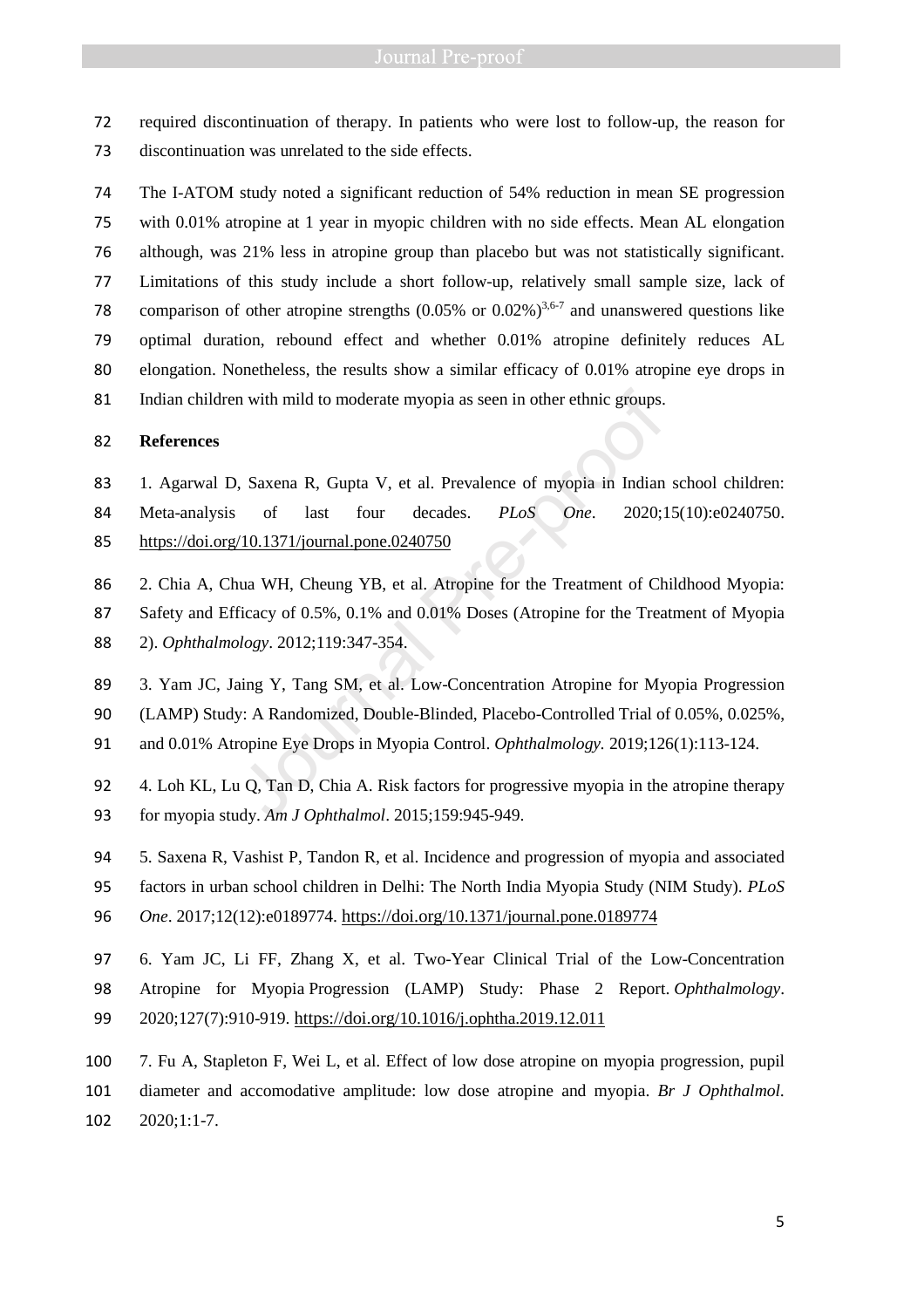Journal Pre-proof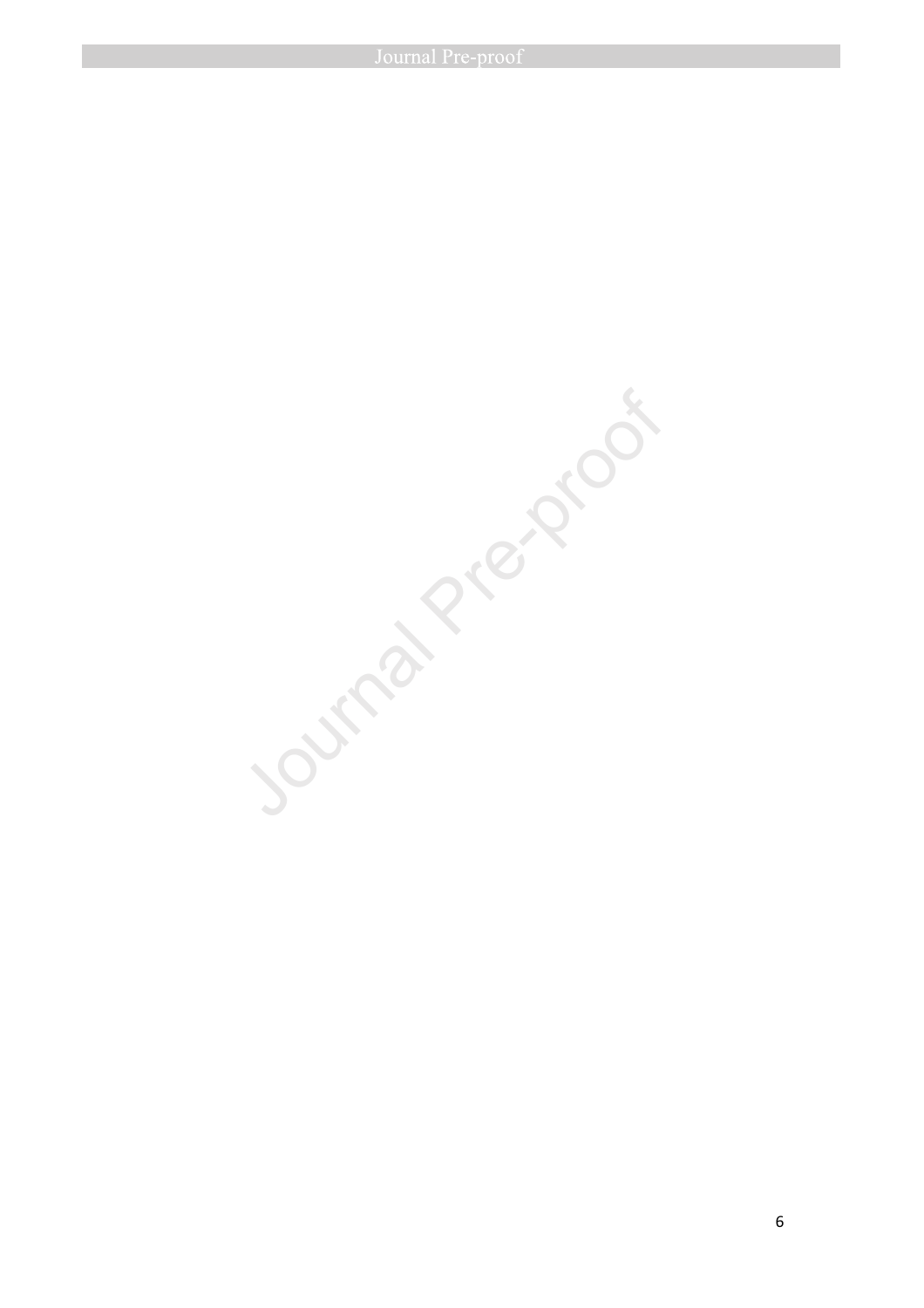| <b>Variables</b>                                           | <b>Atropine group</b>       | Placebo group               | P value $\wedge$ |
|------------------------------------------------------------|-----------------------------|-----------------------------|------------------|
| (Mean $\pm$ S.D.) [95% CI]                                 | $[n = 47]$                  | $[n=45]$                    |                  |
| Spherical Equivalent (D)                                   | $-0.16 \pm 0.38$            | $-0.35 \pm 0.4$             | 0.02             |
|                                                            | $[-0.05 \text{ to } -0.26]$ | $[-0.23 \text{ to } -0.48]$ |                  |
| Best corrected visual                                      | $0.002 \pm 0.08$            | $0.002 \pm 0.03$            | 0.98             |
| acuity (logMAR)                                            | [.025 to $-0.02$ ]          | $[-0.006 \text{ to } 0.01]$ |                  |
| Axial length                                               | $0.22 \pm 0.2$              | $0.28 \pm 0.28$             | 0.19             |
| (mm)                                                       | $[0.16 \text{ to } 0.27]$   | $[0.21 \text{ to } 0.37]$   |                  |
| Anterior chamber depth                                     | $0.03 \pm 0.16$             | $-0.01 \pm 0.15$            | 0.2              |
| (mm)                                                       | $[-0.02 \text{ to } 0.07]$  | $[-0.06 \text{ to } 0.03]$  |                  |
| Lens thickness                                             | $0.01 \pm 0.14$             | $0.05 \pm 0.21$             | 0.64             |
| (mm)                                                       | $[-0.03 \text{ to } 0.05]$  | $[-0.01 \text{ to } 0.11]$  |                  |
| Vitreous chamber depth                                     | $0.17 \pm 0.19$             | $0.24 \pm 0.21$             | 0.11             |
| (mm)                                                       | $[0.11 \text{ to } 0.22]$   | $[0.18 \text{ to } 0.3]$    |                  |
| Amplitude of                                               | $-0.98 \pm 1.86$            | $-1.25 \pm 2.01$            | 0.53             |
| accommodation (D)                                          | $[-0.44 \text{ to } -1.52]$ | $[-0.67 \text{ to } -1.82]$ |                  |
| Mesopic pupil size                                         | $0.05 \pm 0.43$             | $-0.12 \pm 0.64$            | 0.15             |
| (mm)                                                       | $[-0.07 \text{ to } 0.17]$  | $[-0.3 \text{ to } 0.06]$   |                  |
| Photopic pupil size                                        | $0.02 \pm 0.47$             | $-0.06 \pm 0.58$            | 0.45             |
| (mm)                                                       | $[-0.11 \text{ to } 0.16]$  | $[-0.64 \text{ to } 0.52]$  |                  |
| $\wedge$ P value evaluated using Wilcoxon signed-rank test |                             |                             |                  |
|                                                            |                             |                             |                  |
|                                                            |                             |                             |                  |
|                                                            |                             |                             |                  |
|                                                            |                             |                             |                  |
|                                                            |                             |                             |                  |
|                                                            |                             |                             |                  |
|                                                            |                             |                             |                  |
|                                                            |                             |                             |                  |
|                                                            |                             |                             |                  |
|                                                            |                             |                             |                  |
|                                                            |                             |                             |                  |
|                                                            |                             |                             |                  |
|                                                            |                             |                             |                  |

Table 1: Comparison of mean change in characteristics of two study groups after 1 year